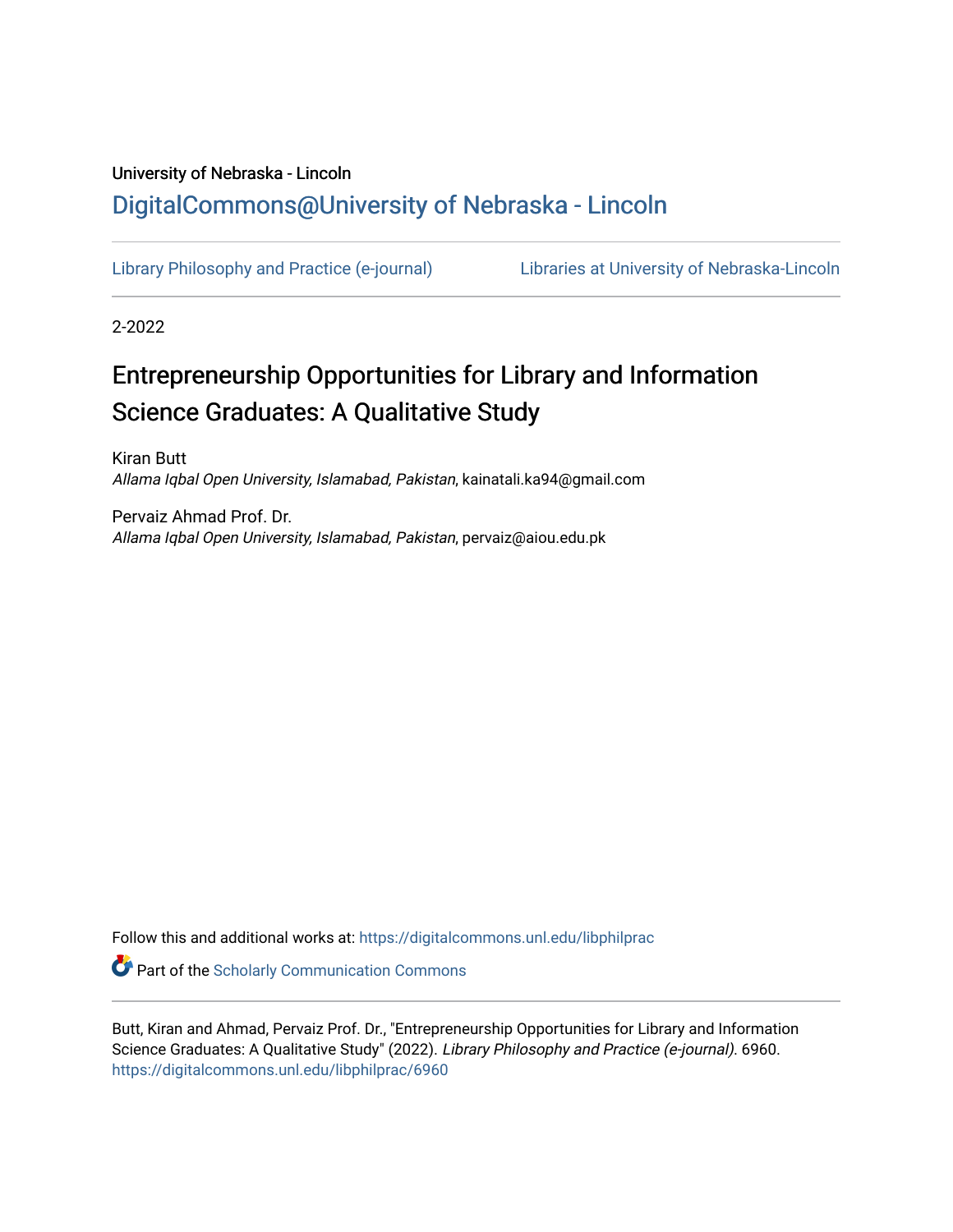# **Entrepreneurship Opportunities for Library and Information Science Graduates: A Qualitative Study**

## **Kiran Butt**

PhD Student (LIS), Allama Iqbal Open University, Islamabad, Pakistan Email: [kainatali.ka94@gmail.com](mailto:kainatali.ka94@gmail.com)

#### **Prof. Dr. Pervaiz Ahmad**

Chairman, Department of Library and Information Sciences, Allama Iqbal Open University, Islamabad, Pakistan Email: [pervaiz@aiou.edu.pk](mailto:pervaiz@aiou.edu.pk)

#### **Abstract**

There are more than 12 library schools in Pakistan producing around 1,000 graduates every year. These graduates hold 16-year BS or MLIS professional qualifications. There is no calculated estimate available concerning the number of related jobs and the vacant ones in the country. Therefore, it is not possible to determine the number of LIS graduates required in the country within a particular span. The academic libraries especially in the public sector accommodate most of such graduates. The current job market has become oversaturated as we carefully observe around five candidates against one entry-level position in the public sector on average. Entry-level positions are those where the basic professional qualification (BS or MLIS) is required without any experience, for example, recruitment through public service commissions. In such a scenario where joblessness is increasing owing to fewer job openings and more candidates, one cannot wait for years for a job to earn a livelihood. Higher Education Commission (HEC) Pakistan has designed a new BS curriculum in almost every discipline including LIS, which aims to promote entrepreneurship as well. The researchers of this paper interpret entrepreneurship as an activity for creative individuals to independently secure one's livelihood while creating jobs for others. With a comprehensive literature review, this paper aims to propose a model of entrepreneurship opportunities based on LIS professional qualifications that can be opted by the LIS graduates to become self-reliant. The proposed model is then qualitatively validated by select, senior employers/librarians.

**Keywords:** Entrepreneurship, LIS curriculum, LIS graduates, Entrepreneur librarian, Librapreneur, Job-giver.

#### **Introduction**

As a profession, librarianship offers a wide range of employment opportunities. The majority of the LIS professionals choose employment for their career prospects. There are 15 LIS schools in Pakistan both in the public and private sectors producing around 1,000 professional graduates with 16-year BS or MLIS qualifications every year. Though the number of LIS schools and annual graduates does not look abnormal when compared to the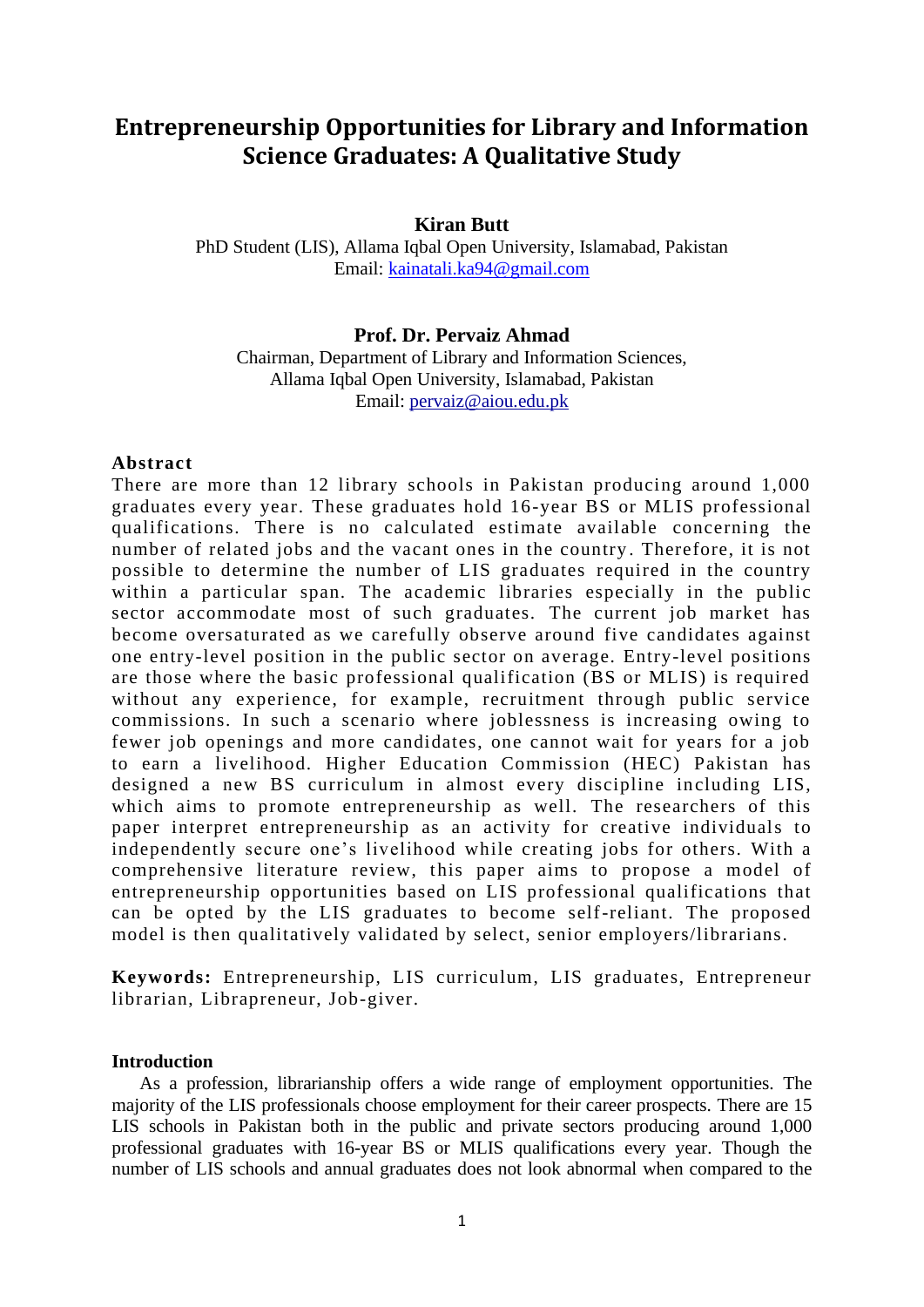almost 227 million population of the country, the situation of the job market shows the other side of the picture. The researchers observe around five candidates against one entry-level position on average in public sector organizations/institutions recruited through the public service commissions. There were more than 1800 candidates against 441 positions of college librarians, both male and female, advertised by the Punjab Public Service Commission last year. This ratio increases (approximately eight candidates against one position) in the case of open merit seats in the Federal Public Service Commission that deals with recruitment in organizations/institutions under the federal government across Pakistan. Thus, it is evident that the number of opportunities is less than the LIS graduates causing unemployment and this ratio is increasing every year.

The current job market has also affected the LIS professional graduates with another challenge. The professionals of other disciplines (e.g. IT, management, and so on) are also adopting librarianship creating another threat to the LIS professionals and their existence in the job market. This is particularly happening in private sector organizations and institutions.

Guramani (2021) citing a briefing given by the Pakistan Institute of Development Economics (PIDE) to the Senate Standing Committee, reported that 24% of educated people having undergraduate or graduate degrees were jobless countrywide; the unemployment rate in the country had reached 16% contrary to the government's claim of 6.5%. Further, at least 1.5 million people including MPhil degree holders applied for a peon's position. He further reported citing to the Economic Survey 2020-21 that COVID lockdowns rendered an estimated 20.71 million workers jobless. The committee was also informed that 40% of educated women were also unemployed countrywide. These situations urge to explore other alternatives to cope with the unemployment issue.

Entrepreneurship can be considered a viable solution by connecting it to the LIS field. As the result, the LIS professionals may be able to start a business/venture utilizing their subject knowledge to become entrepreneurs, also called Librapreneurs. Under their new undergraduate education policy 2020, the Higher Education Commission (2020) Pakistan has devised BS curricula in almost all disciplines including LIS so that the BS graduates could also explore avenues for self-employment rather than looking only for a job. Ahmed, Arshad, and Nawaz (2019) also emphasize the need of developing entrepreneurship in Pakistan through higher education. Chukwuji and Umeji (2019) claim that the absence of entrepreneur courses and ICT training in the LIS curriculum is the main hindrance in the way of making an LIS graduate an entrepreneur. They recommend restructuring the outdated curriculum of LIS.

According to the online Merriam-Webster dictionary (2022), an entrepreneur is "one who organizes, manages, and assumes the risks of a business or enterprise." According to Amiri and Marimaei (2012), "entrepreneurship involves innovation, development, recognition, seizing opportunities and converting opportunities to marketable ideas, value while bearing the risk of competition" (p. 151). They further add that "entrepreneurs are typically described as individuals who perceive a vision, commit themselves to that vision, and almost singlehandedly carry the vision to its successful implementation" (p. 152). Longman Business English dictionary (2000) defines an entrepreneur as "someone who starts a company, arranges business deals, and takes risks in order to make a profit" (p. 533). According to online Investopedia (n.d.), an entrepreneur is "an individual who creates a new business, bearing most of the risks and enjoying most of the rewards. The process of setting up a business is known as entrepreneurship. The entrepreneur is commonly seen as an innovator, a source of new ideas, goods, services, and business/or procedures."

*Operational definition:* The researchers operationalize entrepreneurship as the capability of BS and MLIS graduates to put the subject knowledge into practice to set up a business or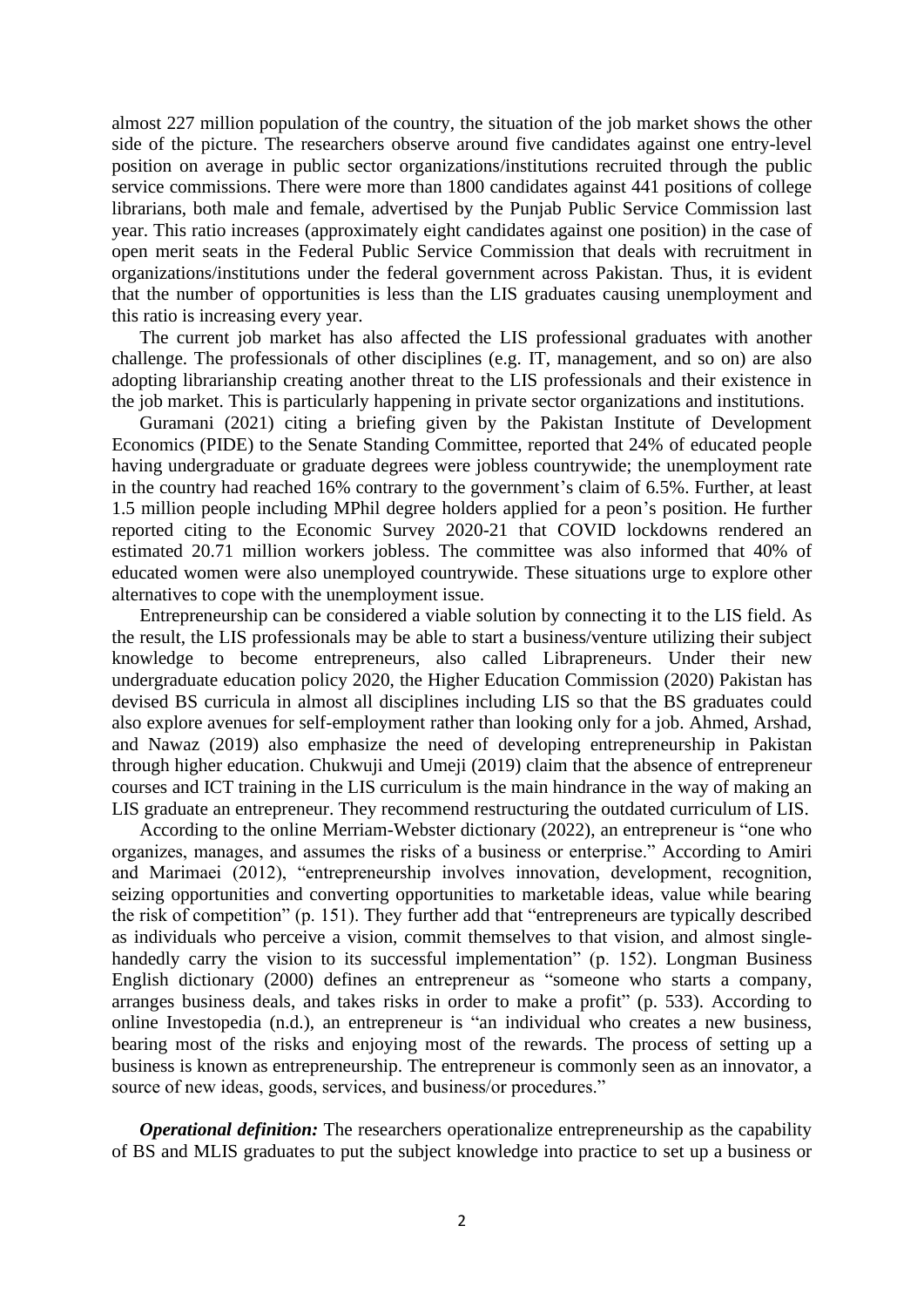enterprise for their livelihood while creating jobs for others as their staff. Therefore, an entrepreneur librarian is not only self-employed but also a job creator and giver.

#### **Objectives of the Study**

This study aims to bring into light all possible entrepreneurial opportunities that the LIS graduates can choose from and utilize to become self-reliant and job givers. These entrepreneurial opportunities are based on the competencies and skills that the LIS curriculum is intended to develop in graduates. Based on a comprehensive, scholarly literature review, hence, this study develops/proposes an entrepreneurial model for the LIS graduates. The proposed model is then to be validated by the senior LIS experts.

#### **Research Questions**

The objectives of the study can best be interpreted in the following research questions.

- 1. How do you view the proposed model?
- 2. In your opinion, what are the challenges/problems/barriers that may hinder the LIS graduates to become entrepreneurs?

## **Literature Review**

Various studies (e.g. Arafeh, 2016; Crumpton & Bird, 2019; Eke-Okpala & Ihejirika, 2012; Robles & Zárraga-Rodríguez, 2015) identify a general skillset for an entrepreneur that includes project management, innovation, learnability, loan management, risk-taking and patience, consistency and commitment, working with technologies, marketing and advocacy, communication, working with diverse populations, problem-solving, service-orientation, fundraising/development, building relationships, and value assessment.

Various experts (e.g. Akanwa, 2014; Alagiri & Visalatchi, 2020; Batthini, 2014; Bell, 2009; Eden, 2018; Issa, Uzuegbu, & Nwosu, 2014; Isaac et al., 2019; Musa & Tsafe, 2019; Onaada, 2012; Singha & Mondal, 2015) suggest different entrepreneurial opportunities for library and information science graduates that can make them self-employed and job giver. Major areas of these opportunities are summarized below alphabetically.

- Archival services in liaison with archival organizations.
- Biographer or biography writer (commercial).
- Computer and internet services, cyber cafe.
- Consultancy (all services to new/old libraries).
- Digitization, scanning, and digital publishing services.
- Documentation services.
- Editing services (books, periodicals, and so on).
- Exhibiter (art, museum exhibitions, book fairs, and so on).
- Information/data brokering.
- Knowledge management (KM) services to organizations.
- Library automation services.
- Library equipment and supplies business.
- Library software/database development, maintenance, troubleshooting services.
- Library training, workshops, coaching/academy, conference/seminar/webinar services.
- Marketing and advertising agency.
- Preservation and Conservation services.
- Printing, publishing, distribution, reprographic business.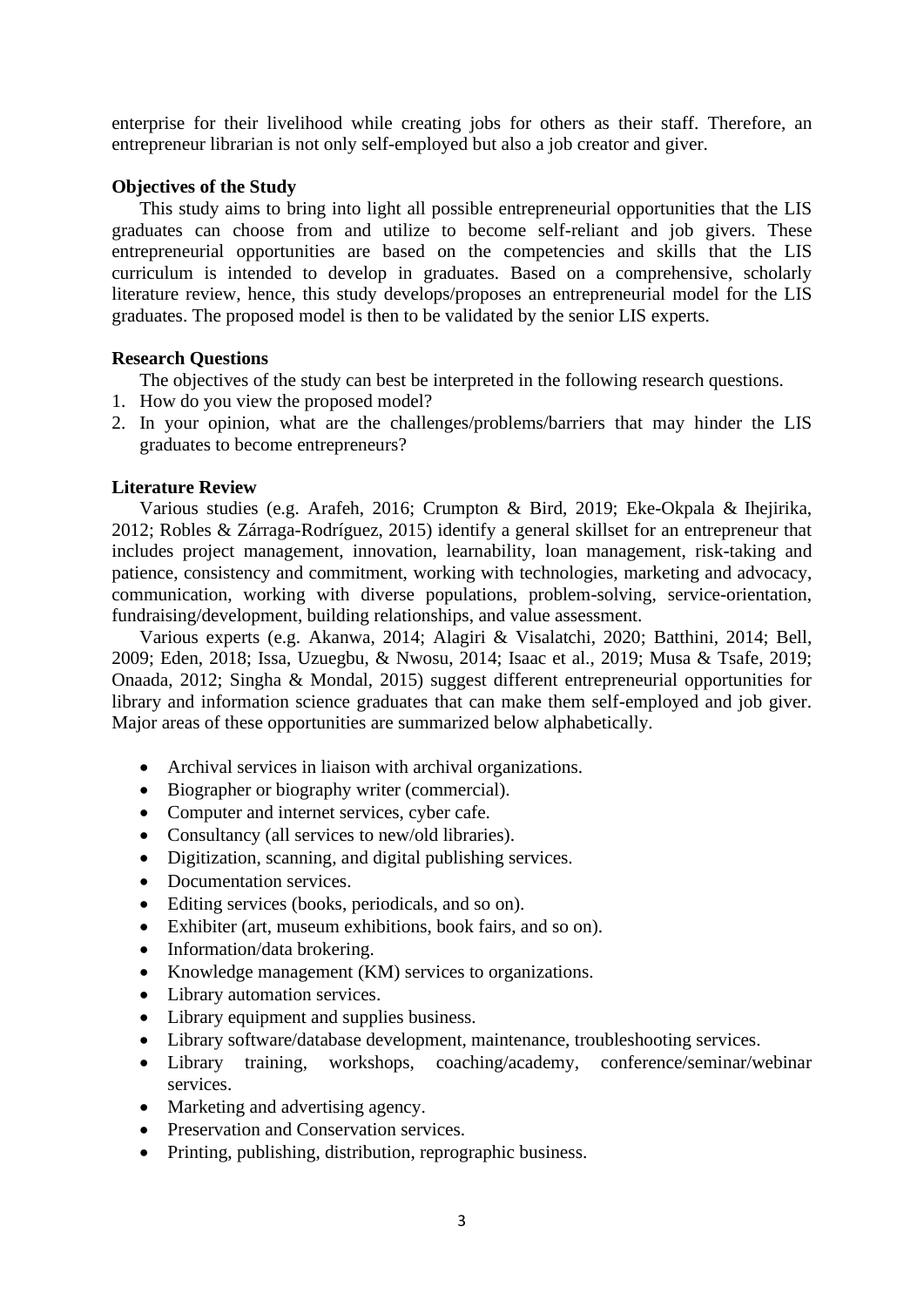- Private library or book club (lending, reading room, makerspace, online/mobile and other services).
- Research services (fee-based legitimate services) including research projects, public surveys (like Gallup), data/text mining and analytics, and so on.
- Services to special users (visually impaired and so on).
- Technical services (acquisition, cataloging, classification, indexing, abstracting, bibliography, directories, translation, and so on).
- Vendor business (books, periodicals, and so on).
- Website developer or web administration and maintenance.

The literature review provides a comprehensive skillset both for entrepreneurship and the LIS. A combination of both makes an LIS graduate an entrepreneur librarian (Figure 1).



*Figure.1. Model/conceptual framework of entrepreneur librarian*

## **Research Methodology and Limitations**

The qualitative method was adopted for this research study. Firstly, a review of accessible scholarly literature was conducted to model areas of entrepreneurial opportunities for LIS graduates. Secondly, a purposive sample of three university librarians was drawn for seeking their feedback with their prior consent. However, only two of them responded. Owing to time constraints, the sample was limited to Islamabad, the capital of Pakistan. However, the librarians selected were the most senior and experienced ones. Data collected from librarians through open-ended, written interviews via email were analyzed thematically.

## **Data Analysis and Interpretation**

The data collected from university librarians through interviews are interpreted below against each research question.

| RQ 1. How do you view the proposed model? |
|-------------------------------------------|
|-------------------------------------------|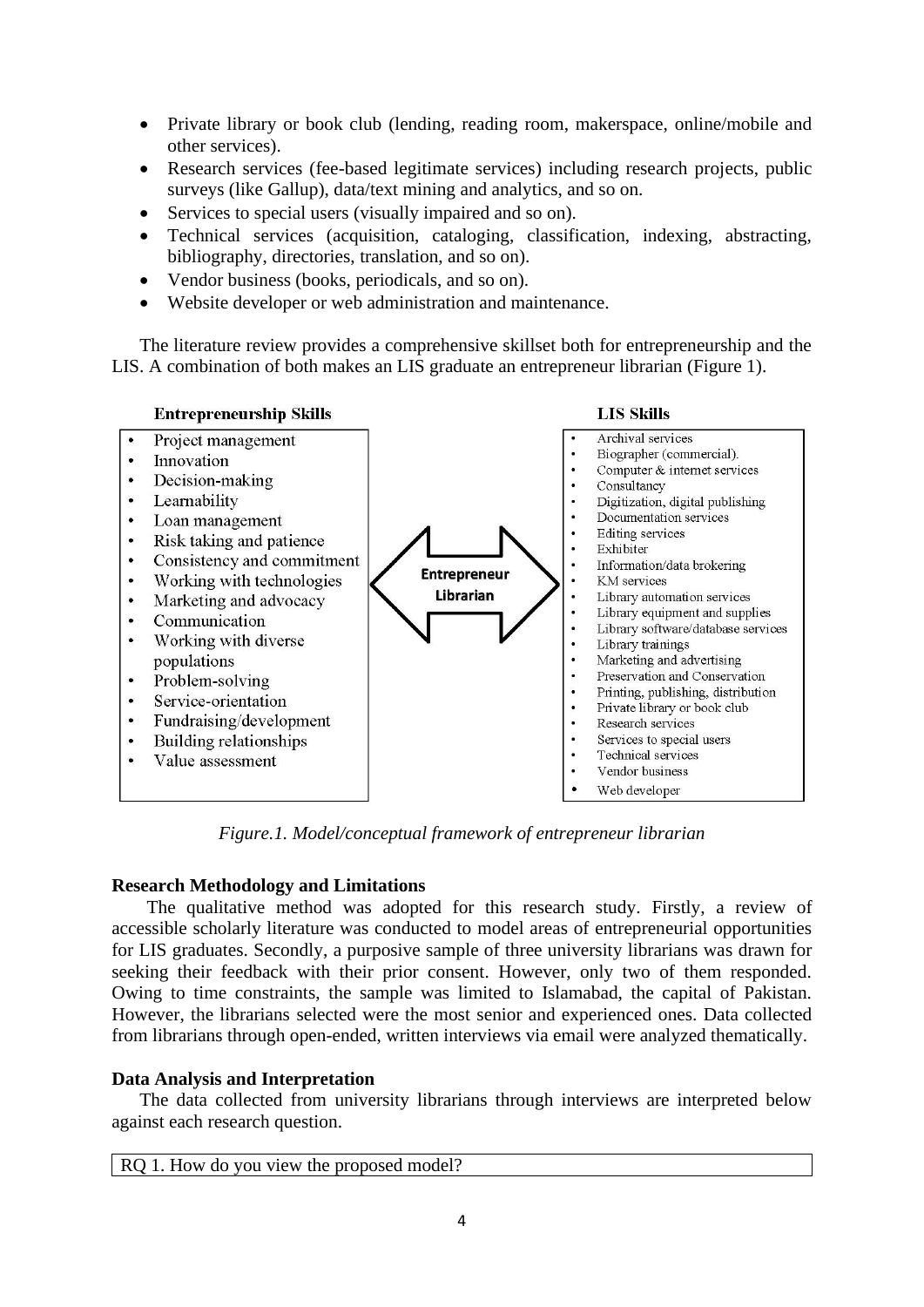The experts viewed the model as need of the hour owing to the current unemployment situation in the country. They also exhibited their overall satisfaction in the areas covered in the model. One of them proposed some additional areas of entrepreneurship as information literacy instructor, space manager, reference manager, and statistical analytic. Concerning required skills, one expert emphasized communication, technical knowledge, and coordination as the core skills for the LIS graduates to become self-employed or entrepreneurs. The other expert suggested some more skills: freelancing, desktop publishing, information literacy, data science, big data analytics, and digital content management.

RO 2: In your opinion, what are the challenges/problems/barriers that may hinder the LIS graduates to become entrepreneurs?

Both experts highlighted certain problems/barriers/challenges that may hinder the LIS graduate to become self-employed or entrepreneurs. They identified the weaker areas of the LIS graduates, which include modern technological skills, negotiation and communication skills, outdated LIS curriculum, fewer training opportunities, website development skills, business skills, consultancy skills, and database management skills. Both experts viewed the financial constraint as the major bottleneck to start a business or enterprise. They also urged that business-mindedness must also be inculcated in the graduates through a revised LIS curriculum focusing more on hands-on practical content than theory.

#### **Conclusion**

This study aims to address the unemployment issue in the domain of library and information sciences, especially in Pakistan. Many LIS graduates wait for years for a relevant job and some of them also accept low-ranked/paid irrelevant jobs. Without a proper job, it is very difficult to make both ends meet in this time of high inflation and dearness. This study offers an alternate model of entrepreneurial pathways for the LIS graduates to become selfemployed. This model has also been validated by the senior LIS experts. The most important foundation in this regard is the BS and MLIS education. The curriculum should be designed and implemented in such a manner that it should not only prepare the students for the job market but also as successful entrepreneurs. Therefore, both entrepreneurial and LIS skills should be inculcated side by side through state-of-the-art labs and facilities with more focus on practical, hands-on training than theory. An LIS student should have a clear plan in his/her mind what he/she has to do after graduating.

The Higher Education Commission (HEC) Pakistan has also advised the universities to establish business incubation centers with their support. This center may help provide further advice and training to graduate entrepreneurs.

The Government of Pakistan has recently launched a youth entrepreneurship scheme as "Kamyab Jawan (Successful Youth)" program [<https://kamyabjawan.gov.pk/>](https://kamyabjawan.gov.pk/). This scheme promotes entrepreneurship among youth by providing them business loans on simple terms and with less markup through banks. All Pakistani residents, aged between 21 and 45 years with entrepreneurial potential are eligible to apply for the loan. A minimum of 25% of loans is reserved for women. Private sector employees can also apply for loans. Therefore, there is now no financial constraint in becoming an entrepreneur. Under Kamyab Jawan program, Hunarmand (Skilled) Pakistan scheme has also been launched. This scheme provides free skill-oriented technical training to youth in more than 200 trades and courses via more than 500 designated institutions across Pakistan. The LIS schools and the Pakistan Library Association may also offer refresher courses for entrepreneurship. In a nutshell, to cope with the serious issue of unemployment, entrepreneurship offers a viable solution to the LIS graduates.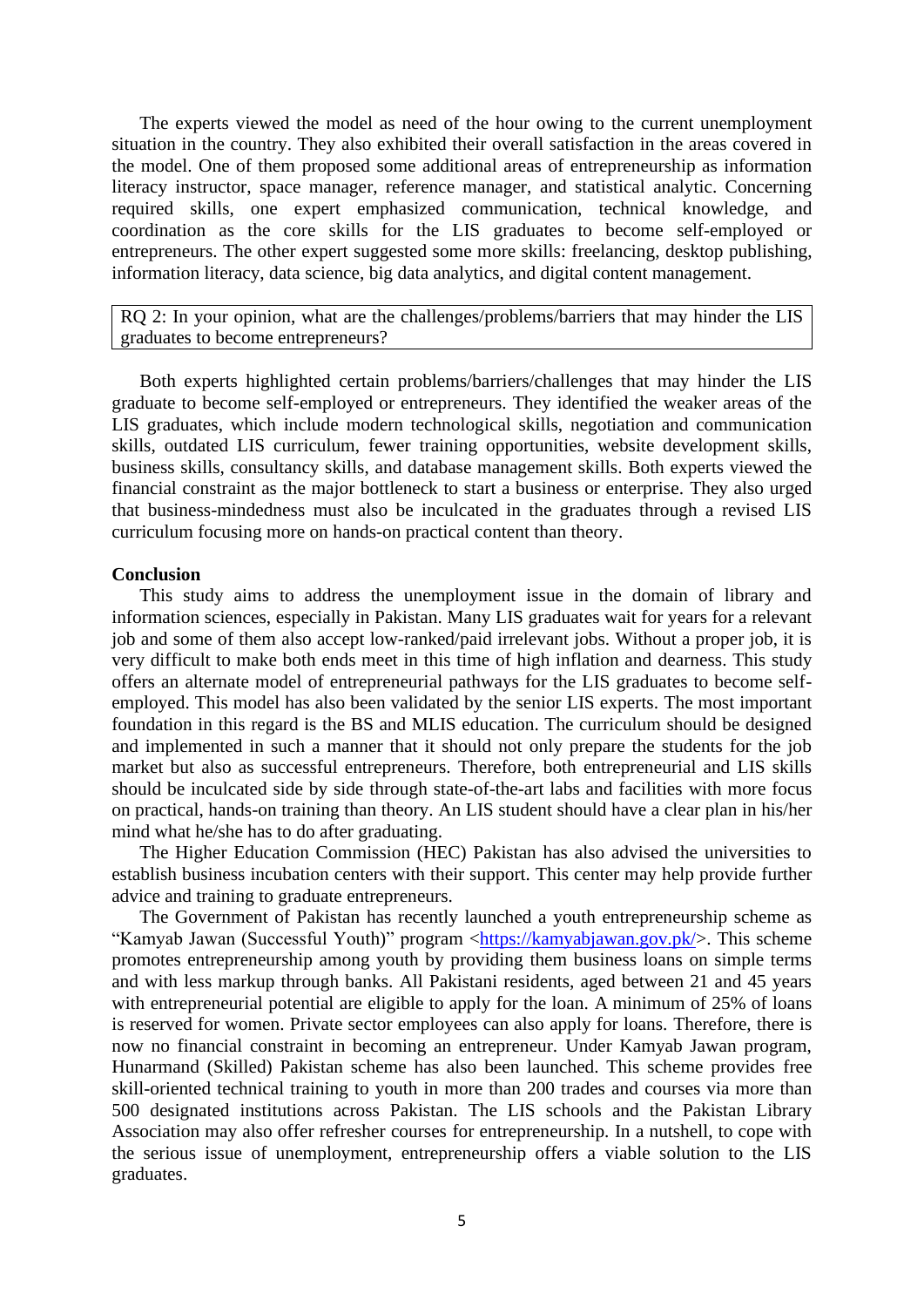## **References**

Ahmed, N., Arshad, M., & Nawaz, M. H. (2019). Developing Entrepreneurship in Pakistan through Higher Education. *Global Social Sciences Review, 4*(4), 119-125.

Akanwa, P. C. (2014). Incorporating new ICT course in the curricula of library and information science (LIS) programme in Nigeria*. Proceedings of the 16th National Conference of NALISE* (pp. 128-139). Uturu: Abia State University.

Alagiri, P., & Visalatchi, M. (2020). Analysing entrepreneurial avenues for library and information science professionals: Indian and international perspective. *SSRN (e-journal).*  Article number 3519116.

Amiri, N. S. & Marimaei, M. R. (2012). Concept of entrepreneurship and entrepreneurs traits and characteristics. *Scholarly Journal of Business Administration*, 2(7), 150-155.

Arafeh, L. (2016). An entrepreneurial key competencies' model. *Journal of Innovation and Entrepreneurship, 5*(1), 1-26.

Batthini, G. (2014). Entrepreneurial opportunities for library and information science professionals. *SSRN (e-journal)*. Article number 2468738.

Bell, S. J. (2009). The librarian entrepreneur: Demystifying an oxymoron. *Against the grain, 21*(4), 7.

Eden, B. L. (2018). *Re-envisioning the MLS: Perspectives on the future of library and information science education*. Bingley: Emerald Publishing Limited.

Chukwuji, C. N., & Umeji, C. E. (2019). Acquisition of entrepreneurial skills by library and information science students. *International Journal of Applied Technologies in Library & Information Management*, 5(2), 46-57.

Crumpton, M. A., & Bird, N. J. (2019, April 11). Educating the entrepreneurial librarian. In *Supporting entrepreneurship and innovation (pp. 169-182).* Bingley: Emerald Publishing Limited.

Eke-Okpala, H. N., & Ihejirika, K. (2012). *Proposing adoption of entrepreneurial skills for enhanced library practice in Nigeria*. Retrieved from <https://www.unn.edu.ng/>

Guramani, N. (2021, September 27). 24pc educated people are jobless countrywide, Senate body told. *The Dawn*. Retrieved from<https://www.dawn.com/news/1648765>

Higher Education Commission. (2020). *Undergraduate education policy 2020*. Retrived from <https://hec.gov.pk/english/services/faculty/Plagiarism/Documents/UGE-Policy.pdf>

Investopedia. (n.d.). Retrieved from<https://www.investopedia.com/terms/e/entrepreneur.asp>

Issa, A. O., Uzuegbu, C. P., & Nwosu, M. C. (Eds.). (2014). *Entrepreneurship students and practices in library and information science.* Lagos: Zeh Communications.